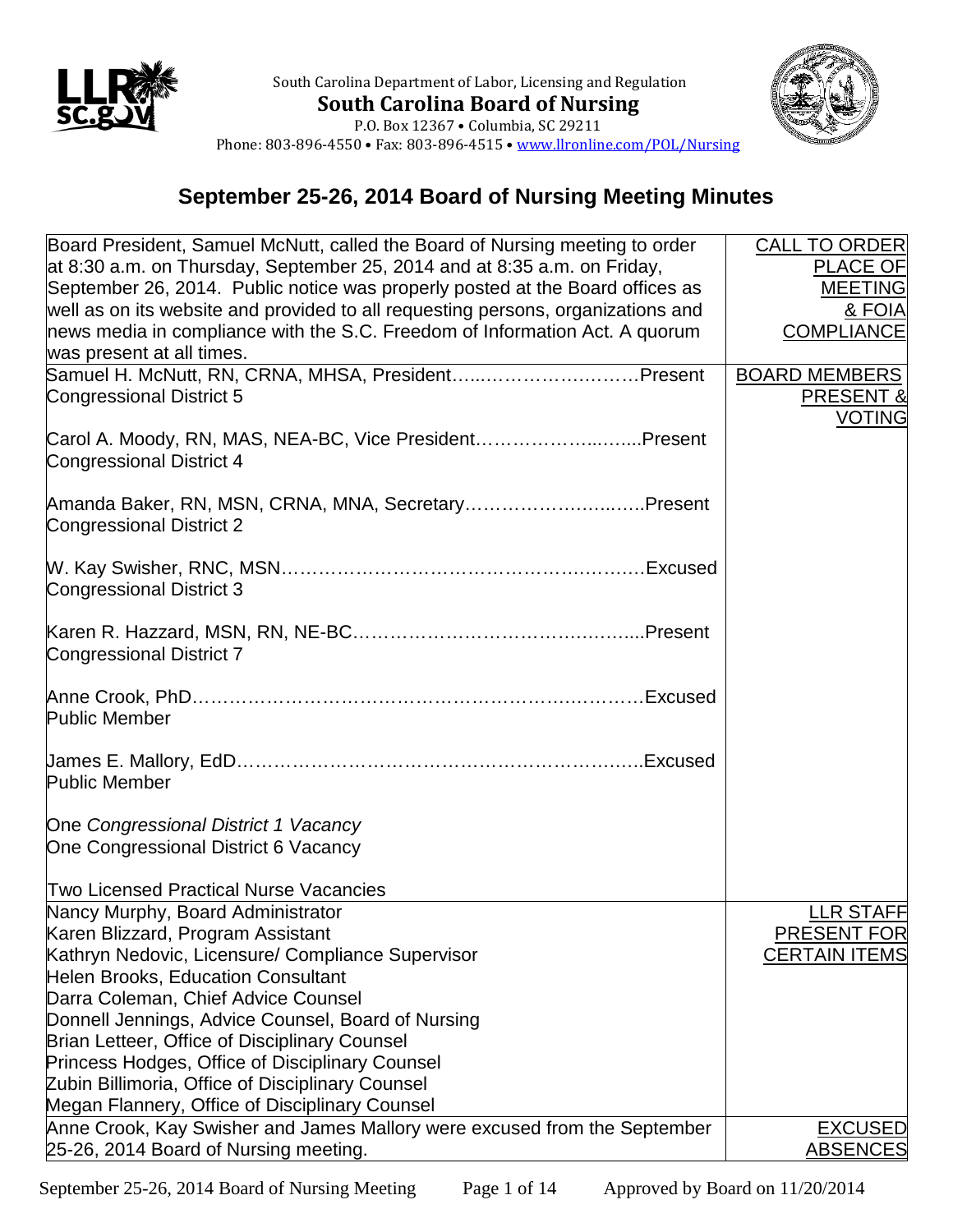| The September 25-26, 2014 Board of Nursing Meeting Regular Agenda was                                                                                                                        | APPROVAL OF                                                                     |
|----------------------------------------------------------------------------------------------------------------------------------------------------------------------------------------------|---------------------------------------------------------------------------------|
| presented for the Board's review and approval.                                                                                                                                               | <b>AGENDA</b>                                                                   |
| A motion was made by Carol Moody to approve the September 25-26, 2014<br>Board of Nursing Regular Agenda as presented. Karen Hazzard seconded the<br>motion. The motion carried unanimously. | <b>MOTION</b>                                                                   |
| The Consent Agenda for the September 25-26, 2014 Board of Nursing Meeting was                                                                                                                | <b>APPROVAL OF</b>                                                              |
| presented for the Board's review and approval/acceptance as information.                                                                                                                     | <b>CONSENT</b><br><b>AGENDA</b>                                                 |
| a) For Information: NCLEX RN and PN Summary Statistics for<br>April 1 through June 30, 2014                                                                                                  |                                                                                 |
| b) For Acceptance: April 15, 2014 Advisory Committee on<br><b>Nursing Meeting Minutes</b>                                                                                                    |                                                                                 |
| c) For Information: NCSBN Good Morning Members July 11, 2014                                                                                                                                 |                                                                                 |
| d) For Information: NCSBN Good Morning Members July 16, 2014                                                                                                                                 |                                                                                 |
| e) For Information: NCSBN Good Morning Members July 30, 2014                                                                                                                                 |                                                                                 |
| For Information: NLC Article: The Nurse Licensure Compact:<br>f<br>Is expansion inevitable?                                                                                                  |                                                                                 |
| g) For Information: National League for Nursing (NLN) – Creation of<br><b>NLN Accrediting Division</b>                                                                                       |                                                                                 |
| h) For Information: NCSBN Good Morning Members August 6, 2014                                                                                                                                |                                                                                 |
| For Information: NCSBN Revises Definition of Entry-level Nurse<br>i)                                                                                                                         |                                                                                 |
| For Information: NCSBN Good Morning Members August 8, 2014<br>j)                                                                                                                             |                                                                                 |
| For Information: NCSBN Good Morning Members August 15, 2014<br>k)                                                                                                                            |                                                                                 |
| For Information: NCSBN Good Morning Members August 19, 2014<br>I)                                                                                                                            |                                                                                 |
| m) For Information: NCSBN Good Morning Members August 20, 2014                                                                                                                               |                                                                                 |
| n) For Information: NCSBN Good Morning Members August 27, 2014                                                                                                                               |                                                                                 |
| o) For Information: NCSBN Good Morning Members August 29, 2014                                                                                                                               |                                                                                 |
| For Information: NCSBN Announces Support for H.R. 5380<br>p)                                                                                                                                 |                                                                                 |
| For Information: Budget (on table)<br>q)                                                                                                                                                     |                                                                                 |
|                                                                                                                                                                                              |                                                                                 |
| A motion was made by Carol Moody to approve the Consent Agenda as<br>presented. Amanda Baker seconded the motion. The motion carried<br>unanimously.                                         | <b>MOTION</b>                                                                   |
| The July 23-25, 2014 Board of Nursing Meeting minutes were presented for the                                                                                                                 | APPROVAL OF                                                                     |
| Board's review and approval.                                                                                                                                                                 | <b>MINUTES</b>                                                                  |
| There was one editorial change on page two of the OIE report, closed session<br>will be deleted.                                                                                             |                                                                                 |
| A motion was made by Karen Hazzard to approve the minutes with the change<br>as stated. Amanda Baker seconded the motion. The motion carried<br>unanimously.                                 | <b>MOTION</b>                                                                   |
| Dr. Benjamin Cameransi, MD and Karen Casey, APRN appeared before the<br>Board to request a waiver of the forty-five mile restriction for physician<br>supervision of an APRN.                | <b>REQUEST FOR</b><br><b>WAIVER OF</b><br><b>MILEAGE</b><br><b>RESTRICTION-</b> |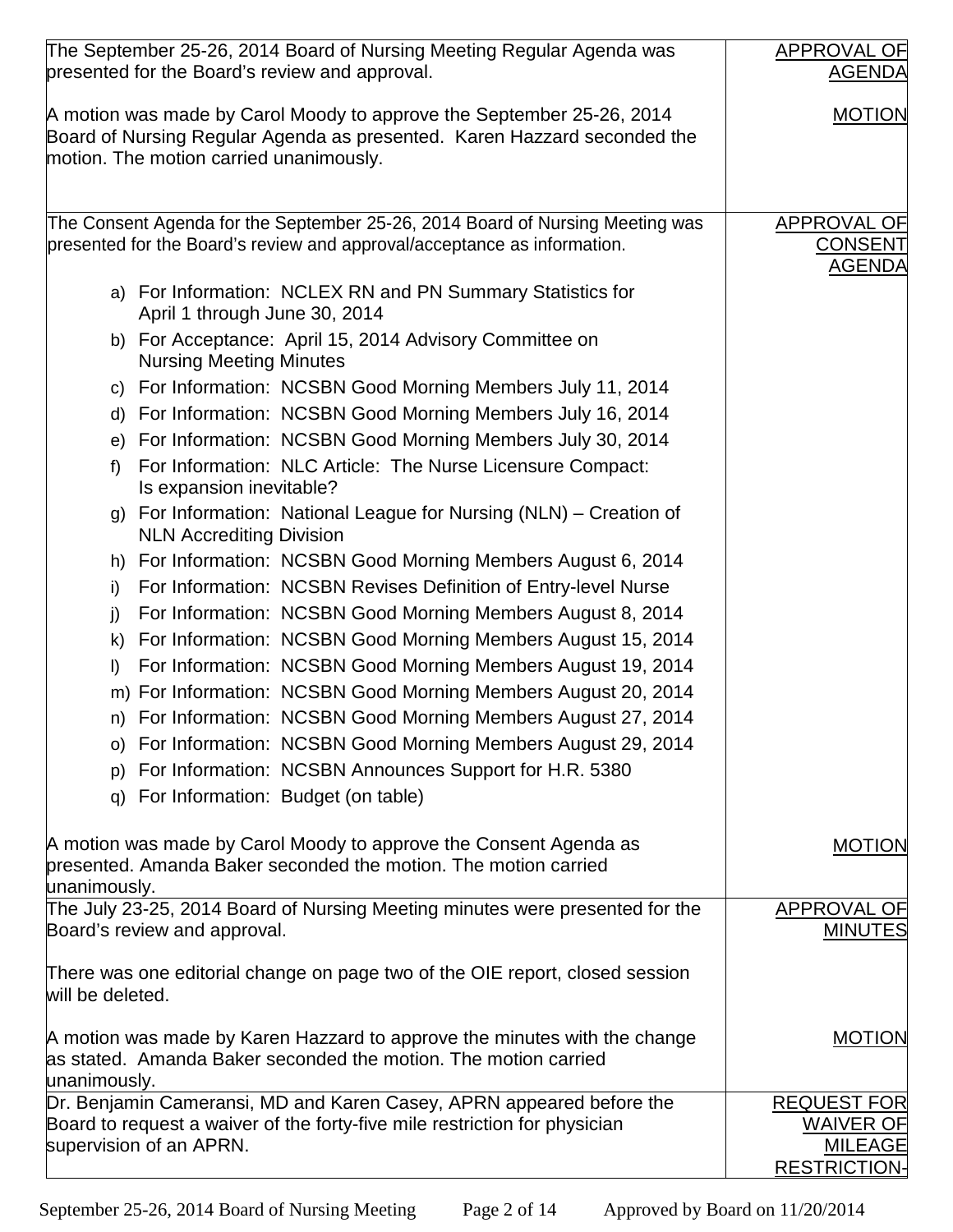| Discussion included but was not limited to the duties the APRN would be<br>performing, the location/ distance between the APRN and the physician and the<br>availability of the physician to the APRN during patient care.                                                                                                                                                                                                                                                                                                    | <b>COMPREHENSIVE</b><br><b>PAIN</b><br>SPECIALISTS-<br><b>BENJAMIN</b><br><b>CAMERANSI, MD</b><br><b>AND KAREN</b><br><b>CASEY</b> |
|-------------------------------------------------------------------------------------------------------------------------------------------------------------------------------------------------------------------------------------------------------------------------------------------------------------------------------------------------------------------------------------------------------------------------------------------------------------------------------------------------------------------------------|------------------------------------------------------------------------------------------------------------------------------------|
| A motion was made by Amanda Baker to grant the request of the mileage waiver.<br>Karen Hazzard seconded the motion. The motion carried unanimously.                                                                                                                                                                                                                                                                                                                                                                           | <b>MOTION</b>                                                                                                                      |
| Note: If approved by the Board of Nursing, the request must also be reviewed by<br>the Board of Medical Examiners. (§40-33-20 (52) " When application is made for more<br>than three NP's, CNM's, or CNS's to practice with one physician, or when a NP, CNM, or CNS is<br>performing delegated medical acts in a practice site greater than forty-five miles from the<br>physician, the Board of Nursing and Board of Medical Examiners shall each review the application<br>to determine if adequate supervision exists."). |                                                                                                                                    |
| Doug Knoop, MD, Warren Hutton, Chief Operating Officer and General Counsel<br>for Healthstat, Inc., and Nancy Plemmons, APRN, appeared before the Board to<br>request approval for Healthstat to supervise more than three APRNs and to<br>request a waiver of the forty-five mile restriction.                                                                                                                                                                                                                               | <b>REQUEST TO</b><br><b>SUPERVISE MORE</b><br><b>THAN THREE</b><br><b>APRNS AND</b><br><b>REQUEST FOR</b>                          |
| Discussion included but was not limited to information regarding the business<br>model, duties of the nurse practitioners, geographic and supervisory restrictions,<br>expansion plans, potential ratio of nurse practitioners to physicians including the<br>availability/ distance of the physician to nurse practitioner during patient care and<br>public safety.                                                                                                                                                         | <b>WAIVER OF</b><br><b>MILEAGE</b><br><b>RESTRICTION</b><br><b>HEALTHSTAT, INC.</b>                                                |
| A motion was made by Carol Moody to go into executive session for the purpose<br>of receiving legal counsel. Karen Hazzard seconded the motion. The motion<br>carried unanimously.                                                                                                                                                                                                                                                                                                                                            | <b>MOTION</b>                                                                                                                      |
| A motion was made by Karen Hazzard to leave executive session. Carol Moody<br>seconded the motion. The motion carried unanimously. No official actions were<br>taken during executive session.                                                                                                                                                                                                                                                                                                                                | <b>MOTION</b>                                                                                                                      |
| A motion was made by Amanda Baker that the Board of Nursing needs additional<br>information specific to the business model to consider the request for waivers.<br>The Board requests that Healthstat provide the following information for<br>consideration at the Board's next meeting:                                                                                                                                                                                                                                     | <b>MOTION</b>                                                                                                                      |
| 1. A spreadsheet identifying providers including identification of medical<br>director for each location.<br>2. Information identifying who is working for whom.<br>3. An FTE count for each practitioner and calculation of distance between<br>each physician and each APRN in miles.<br>4. Provide information regarding any future plans to expand physician<br>network which may obviate the need for any further mileage waiver.                                                                                        |                                                                                                                                    |
| Carol Moody seconded the motion. The motion carried unanimously.                                                                                                                                                                                                                                                                                                                                                                                                                                                              |                                                                                                                                    |
| At its' August 26, 2014 meeting, the ACON voted to recommend the Board<br>approve C. Lynn Lewis, in an interim role as the Nursing Program Administrator<br>for the Tri-County Technical College Fall 2014 semester.                                                                                                                                                                                                                                                                                                          | <b>TRI-COUNTY</b><br><b>TECHNICAL</b><br>COLLEGE -                                                                                 |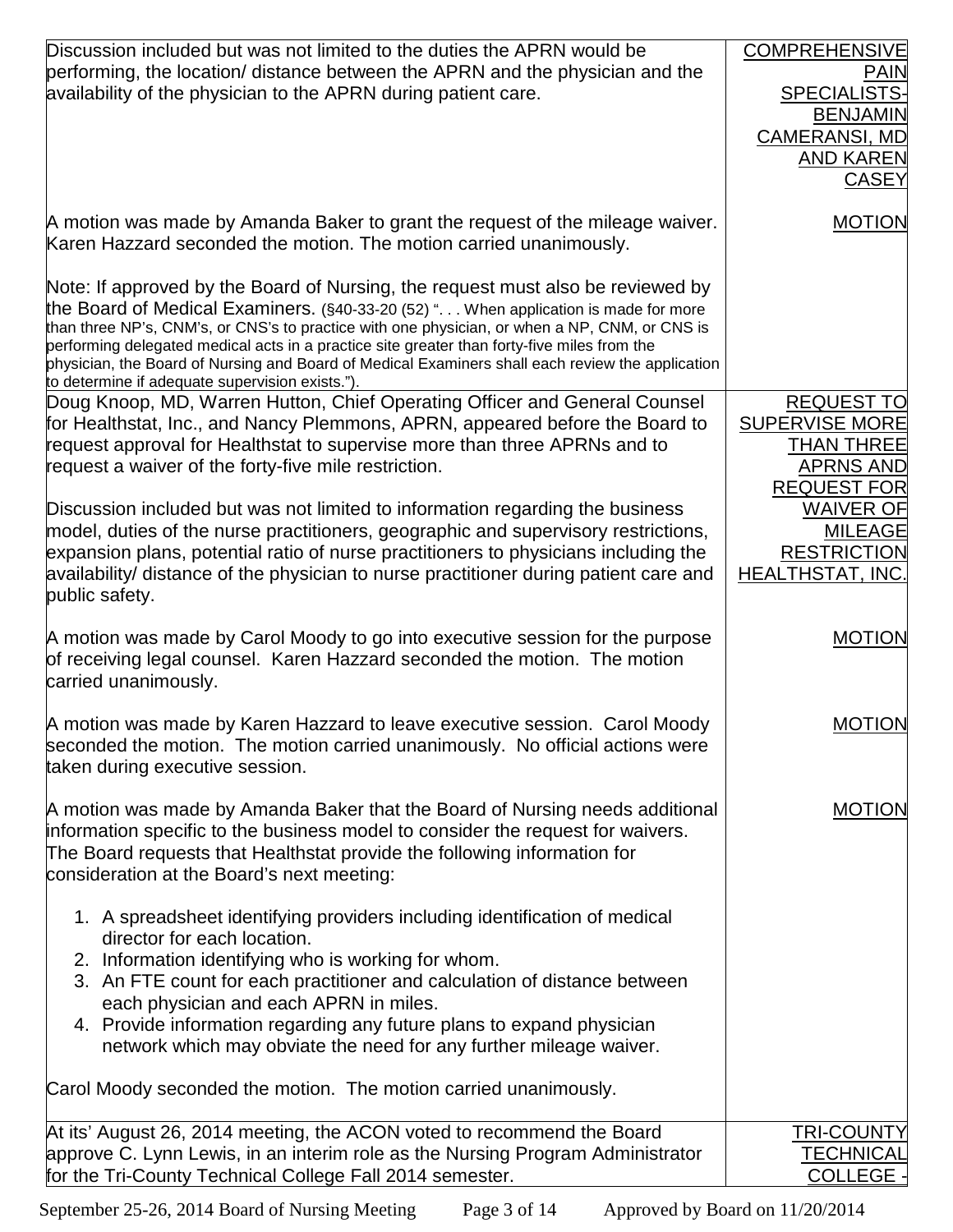|                                                                                                                                                                                                                                                                                                                                                                         | <b>NURSING</b>                                                                                                       |
|-------------------------------------------------------------------------------------------------------------------------------------------------------------------------------------------------------------------------------------------------------------------------------------------------------------------------------------------------------------------------|----------------------------------------------------------------------------------------------------------------------|
| C. Lynn Lewis, Dean of Health Education, Tri-County Technical College<br>appeared before the Board to request a waiver for her interim assumption of the<br>nurse administrator functions for the Nursing Department for the fall term 2014.                                                                                                                            | <b>ADMINISTRATOR</b><br>APPROVAL<br><b>REQUEST</b>                                                                   |
| Discussion included but was not limited to regulation requirements, experiences<br>in education and nursing; staffing changes to include masters prepared program<br>coordinator for ADN and PN programs, new nursing program administrator<br>search, transitional plan/ time frame and notification of Accreditation Commission<br>for Education in Nursing (ACEN).   |                                                                                                                      |
| A motion was made by Carol Moody to accept Tri-County Technical College's<br>waiver for Dr. Lewis to assume this administrative role on an interim basis for the<br>2014 fall semester. Amanda Baker seconded the motion. The motion carried<br>unanimously.                                                                                                            | <b>MOTION</b>                                                                                                        |
| At its May 15-16, 2014 meeting the Board expressed concern that this is<br>Newberry College's third passing rate deficiency appearance. The Board of<br>Nursing is eager to receive the NCLEX results for the class of 2014. The Board<br>moved to accept the report presented and to defer action until after the NCLEX<br>results are received for the class of 2014. | <b>NEWBERRY</b><br><b>COLLEGE</b><br>-RESPONSE TO<br><b>CITATION FOR</b><br><b>2013 NCLEX</b><br><b>PASSING RATE</b> |
| Betsy McDowell, Nursing Chair and Timothy Elston, Vice President of Academic<br>Affairs, Newberry College, appeared before the Board to provide a program<br>update in response to the citation for the 2013 NCLEX passing rate deficiency.                                                                                                                             | <b>DEFICIENCY-</b><br><b>PROGRAM</b><br><b>UPDATE</b>                                                                |
| Discussion included but was not limited to NCLEX performance of the 2014<br>class graduates and activities undertaken to strengthen the curriculum.                                                                                                                                                                                                                     |                                                                                                                      |
| A motion was made by Carol Moody to accept Newberry College's report and<br>congratulated them on a job well done. Karen Hazzard seconded the motion.<br>The motion carried unanimously.                                                                                                                                                                                | <b>MOTION</b>                                                                                                        |
| At its May 15-16, 2014 meeting the Board voted to accept Northeastern<br>Technical College's citation report and site survey materials and to grant<br>continued full approval of the program until September 2014, at which time the<br>program will appear before the Board for consideration of full approval going<br>forward.                                      | <b>NORTHEASTERN</b><br>TECHNICAL<br><b>COLLEGE-</b><br><b>REQUEST FOR</b><br><b>CONTINUED</b><br><b>REGISTERED</b>   |
| Effective August 1, 2014, Margaret Hope was hired as a full-time faculty member<br>in Northeastern Technical College's ADN program and assumed the duties of the<br>Department of Nursing head. Ms. Hope replaced Vicki Craig and the curriculum<br>vita was included in the materials for the Board's review.                                                          | <b>NURSING</b><br><b>PROGRAM FULL</b><br><b>APPROVAL</b>                                                             |
| Discussion included but was not limited to the NCLEX passing rate results, the<br>number of students tested, improvements in place to further strengthen the<br>NCLEX passing rate, changes in the curriculum and ATI program, planning for<br>faculty and student enrollment numbers.                                                                                  |                                                                                                                      |
| A motion was made by Carol Moody to go into executive session, for the<br>purpose of receiving legal counsel. Karen Hazzard seconded the motion. The<br>motion carried unanimously.                                                                                                                                                                                     | <b>MOTION</b>                                                                                                        |
| A motion was made by Carol Moody to leave executive session. Amanda Baker<br>seconded the motion. The motion carried unanimously. No official actions were                                                                                                                                                                                                              | <b>MOTION</b>                                                                                                        |

September 25-26, 2014 Board of Nursing Meeting Page 4 of 14 Approved by Board on 11/20/2014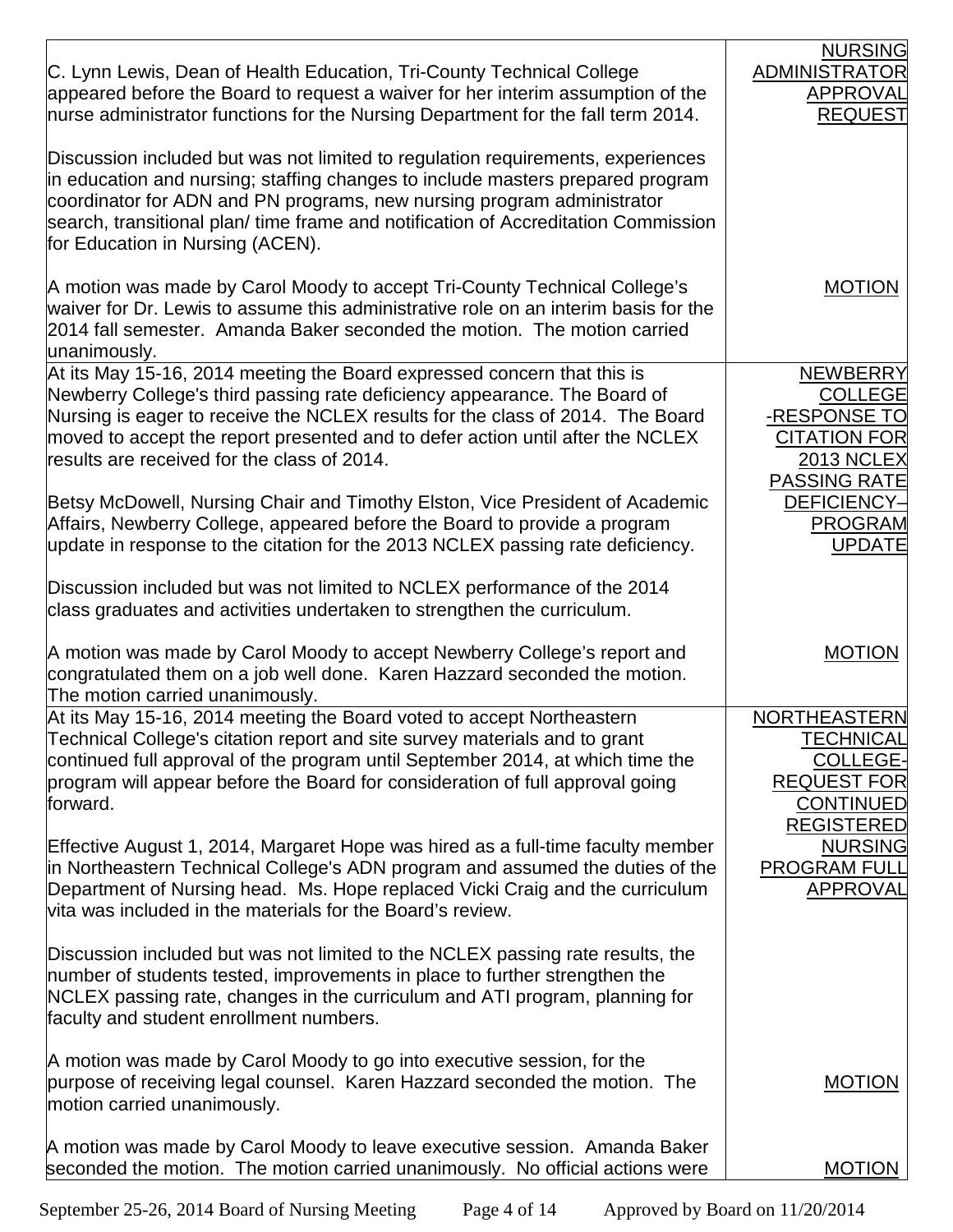| taken during executive session.                                                                                                                                                                                                                                                                                                                                                                                                                                                                                                        |                                                                           |
|----------------------------------------------------------------------------------------------------------------------------------------------------------------------------------------------------------------------------------------------------------------------------------------------------------------------------------------------------------------------------------------------------------------------------------------------------------------------------------------------------------------------------------------|---------------------------------------------------------------------------|
| A motion was made by Karen Hazzard to grant full approval to Northeastern<br>Technical College registered nursing program for a period of two years, during<br>which another site survey will be performed and the College will be required to<br>reappear before the Board to address any deficiencies identified. The College of<br>Nursing representative shall be accompanied by a member of the College's<br>administrative team for any subsequent meetings. Carol Moody seconded the<br>motion. The motion carried unanimously. | <b>MOTION</b>                                                             |
| Regulation 91-5.G. requires that a nursing education program must make<br>application for full approval within six months following the taking of the NCLEX<br>by the first graduating class. A survey shall be conducted and a written report<br>prepared for the Board to determine the approval status of the program.                                                                                                                                                                                                              | ANDERSON<br>UNIVERSITY-<br><b>INITIAL TO FULL</b><br><b>BACCALAUREATE</b> |
| The Board granted initial approval status for the Anderson University<br>baccalaureate degree (accelerated and generic) nursing programs at its May<br>2012 meeting.                                                                                                                                                                                                                                                                                                                                                                   | <b>NURSING</b><br><b>PROGRAM</b><br><b>APPROVAL</b><br><b>REQUEST</b>     |
| The first accelerated graduating class was in December 2013. The NCLEX pass<br>rate was 100.00%. Please see results attached.                                                                                                                                                                                                                                                                                                                                                                                                          |                                                                           |
| The first generic graduating class is scheduled for May 2016.                                                                                                                                                                                                                                                                                                                                                                                                                                                                          |                                                                           |
| The Anderson University baccalaureate degree nursing program has received<br>accreditation from September 4, 2013 to June 30, 2019 with the Commission on<br>Collegiate Nursing Education (CCNE).                                                                                                                                                                                                                                                                                                                                      |                                                                           |
| Pamela Binns-Turner, Dean, School of Nursing and Tim Smith, Vice President<br>of Anderson University appeared before the Board requesting that the Board<br>accept the September 2013 report of the Anderson University CCNE site visit<br>and to consider granting the accelerated and the generic baccalaureate degree<br>nursing program full approval status based on and concurrent with the CCNE<br>accreditation action which runs through June 30, 2019.                                                                       |                                                                           |
| Discussion included but was not limited to the CCNE accreditation gained for five<br>years, accelerated pass rate and the curriculum standards for both the<br>accelerated and generic programs.                                                                                                                                                                                                                                                                                                                                       |                                                                           |
| A motion was made by Carol Moody to grant Anderson University full approval of<br>the baccalaureate program. It was clarified that the approval run concurrent with<br>the CCNE accreditation which runs through June 30, 2019. Amanda Baker<br>seconded the motion. The motion carried unanimously.                                                                                                                                                                                                                                   | <b>MOTION</b>                                                             |
| At its' August 26, 2014 meeting, the ACON recommended the Board approve the<br>LPN Equivalency Policy with the revisions as presented.                                                                                                                                                                                                                                                                                                                                                                                                 | LPN<br><b>EQUIVALENCY</b><br><b>POLICY REVIEW</b>                         |
| Discussion included but was not limited to clarification regarding the reference to<br>a letter and the Certificate of Endorsement for LPN by Equivalency,                                                                                                                                                                                                                                                                                                                                                                             |                                                                           |
| A motion was made by Karen Hazzard to approve the clarification of language<br>as presented. Carol Moody seconded the motion. The motion carried<br>unanimously.                                                                                                                                                                                                                                                                                                                                                                       | <b>MOTION</b>                                                             |
| The Board reviewed disciplinary reinstatement and "yes" response(s) for<br>reinstatement, endorsement and examination application matters.                                                                                                                                                                                                                                                                                                                                                                                             | <b>HEARINGS</b><br><b>DISCIPLINE</b><br><b>APPLICATION</b>                |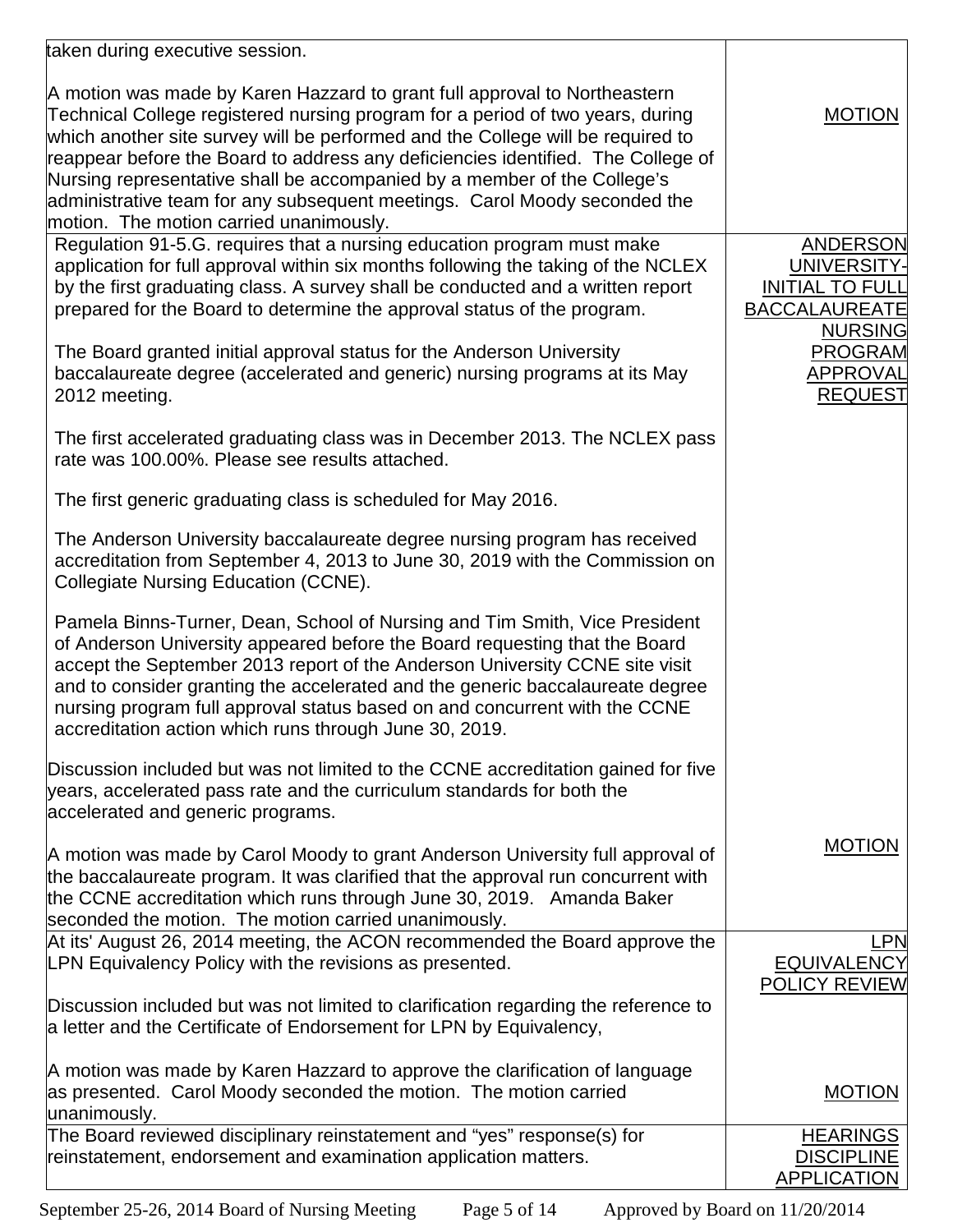| An applicant for licensure as a registered nurse by examination appeared before<br>the Board. Respondent was aware of his/her right to legal counsel and waived<br>that right. Respondent appeared but was not represented by legal counsel.                                                                                                                                                                                                                                  | <b>APPEARANCES</b>                                                                                                                   |
|-------------------------------------------------------------------------------------------------------------------------------------------------------------------------------------------------------------------------------------------------------------------------------------------------------------------------------------------------------------------------------------------------------------------------------------------------------------------------------|--------------------------------------------------------------------------------------------------------------------------------------|
| A motion was made by Amanda Baker to grant full licensure. Carol Moody<br>seconded the motion. The motion carried unanimously.                                                                                                                                                                                                                                                                                                                                                | <b>MOTION</b>                                                                                                                        |
| An applicant for licensure as a registered nurse by examination appeared before<br>the Board. Respondent was aware of his/her right to legal counsel and waived<br>that right. Respondent appeared but was not represented by legal counsel.                                                                                                                                                                                                                                  |                                                                                                                                      |
| A motion was made by Carol Moody to grant full licensure. Karen Hazzard<br>seconded the motion. The motion carried unanimously.                                                                                                                                                                                                                                                                                                                                               | <b>MOTION</b>                                                                                                                        |
|                                                                                                                                                                                                                                                                                                                                                                                                                                                                               |                                                                                                                                      |
| Kate Nedovic requested utilizing the NCSBN course; "Medication Errors" to<br>satisfy the Medication Administration course requirement for disciplinary matters<br>as the Medication Administration course is no longer available.                                                                                                                                                                                                                                             | <b>LICENSURE</b><br><b>COMPLIANCE</b>                                                                                                |
| A motion was made by Carol Moody to accept the recommendation of moving<br>forward with the Medication Error Course that is offered through the NCSBN.<br>Amanda Baker seconded the motion. The motion carried unanimously.                                                                                                                                                                                                                                                   | <b>MOTION</b>                                                                                                                        |
| Additional discussion ensued regarding revising the matrix to reflect this course<br>change.                                                                                                                                                                                                                                                                                                                                                                                  |                                                                                                                                      |
| A motion was made by Karen Hazzard to grant Board staff the authority to<br>amend the current disciplinary sanctions guidelines chart and to distribute to all<br>the appropriate stake holders. Amanda Baker seconded the motion. The motion<br>carried unanimously.                                                                                                                                                                                                         | <b>MOTION</b>                                                                                                                        |
| The NCSBN Annual Meeting materials regarding Facilitating Interstate Practice,<br>proposed changes for the Nurse Licensure Compact (NLC) and the proposed<br>APRN Compact were provided for the Board's review.                                                                                                                                                                                                                                                               | PRESIDENT'S<br><b>REPORT-NCSBN</b><br><b>ANNUAL MEETING</b><br>-- FACILITATING                                                       |
| Discussion included but was not limited to the exploring of ways to increase<br>participation from states not a part of the NLC, reasons for non-participation in<br>the Compact, accountability processes, facilitating interstate practice while<br>maintaining a state based licensure system, technology, telehealth and other<br>professions interested in developing a compact similar to the NLC model.                                                                | <b>INTERSTATE</b><br><b>PRACTICE AND</b><br><b>NURSE</b><br><b>LICENSURE</b><br><b>COMPACT</b>                                       |
| Members were encouraged to pass along thoughts/comments to the Board<br>President or Administrator regarding the proposed NLC changes.                                                                                                                                                                                                                                                                                                                                        |                                                                                                                                      |
| The report of the Distance Learning Education Committee and recommendations<br>were approved by the Delegate Assembly at the NCSBN Annual Meeting.<br>At its May 2014 meeting, the Board voted to accept the guidelines as proposed<br>and to give authority for the Board's delegates to vote to approve the<br>Guidelines. The report of the Distance Learning Education Committee and<br>recommendations to the Delegate Assembly were provided for the Board's<br>review. | PRESIDENT'S<br><b>REPORT-NCSBN</b><br><b>ANNUAL MEETING</b><br>--DISTANCE<br><b>LEARNING</b><br><b>EDUCATION</b><br><b>COMMITTEE</b> |
|                                                                                                                                                                                                                                                                                                                                                                                                                                                                               |                                                                                                                                      |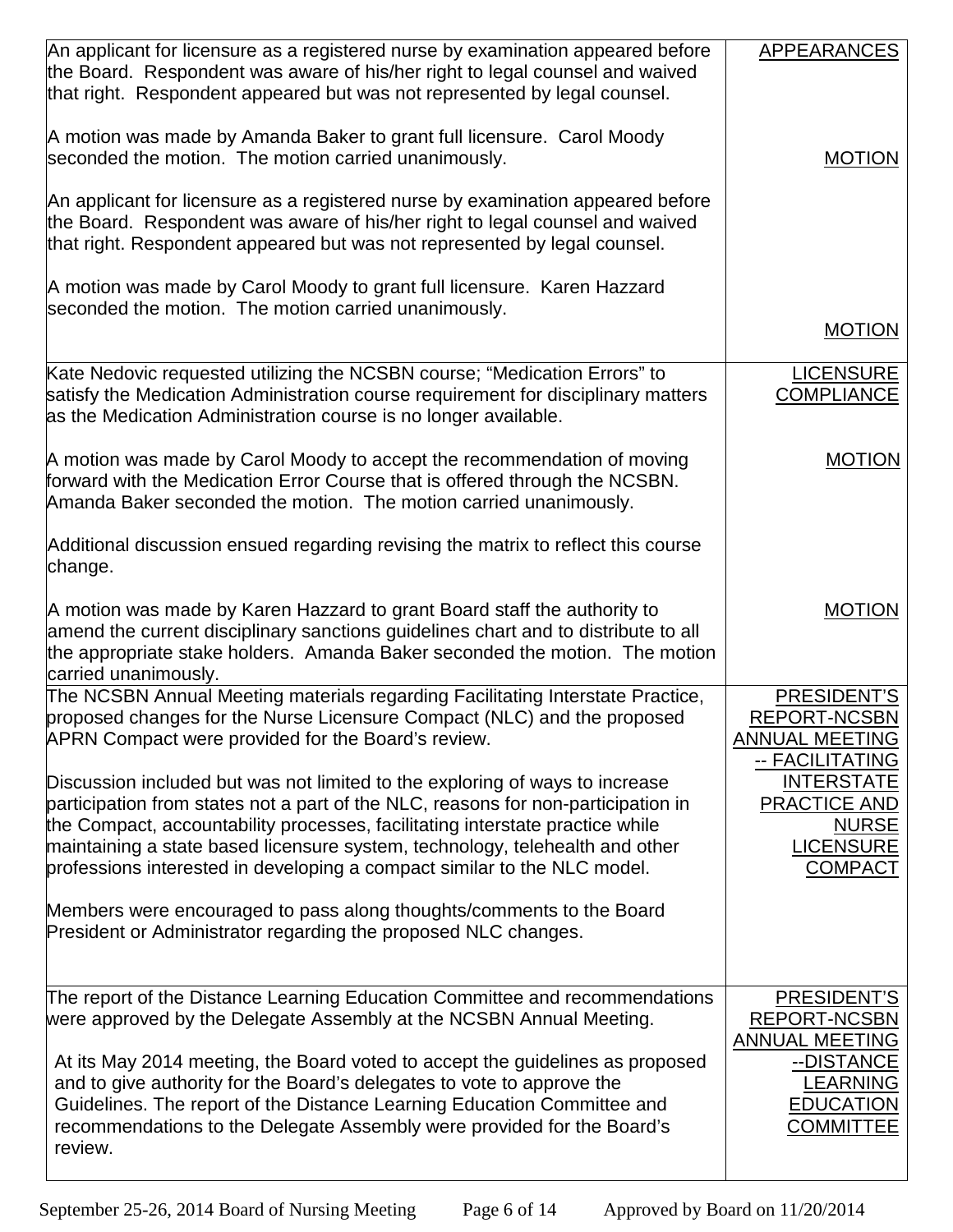| NCSBN released the results for the National Simulation Study at the NCSBN                                                                                      | PRESIDENT'S                       |
|----------------------------------------------------------------------------------------------------------------------------------------------------------------|-----------------------------------|
| Annual Meeting.                                                                                                                                                | <b>REPORT-NCSBN</b>               |
|                                                                                                                                                                | <b>ANNUAL MEETING</b>             |
| The Journal of Nursing Regulation article The NCSBN National Simulation Study:                                                                                 | --NCSBN                           |
| A Longitudinal, Randomized, Controlled Study Replacing Clinical Hours with                                                                                     | <b>RELEASES</b>                   |
| Simulation in Prelicensure Nursing Education was provided for the Board's                                                                                      | <b>RESULTS OF</b>                 |
| review along with the Board's present position statement Simulation as a                                                                                       | <b>NATIONAL</b>                   |
| Teaching Strategy in Nursing Education. Discussion included but was not limited<br>to forwarding the information along with the position statement to ACON for | <b>SIMULATION</b><br><b>STUDY</b> |
| review.                                                                                                                                                        |                                   |
| Samuel McNutt, Board President, reported that James Mallory and Anne Crook                                                                                     | PRESIDENT'S                       |
| volunteered to serve on the nominating committee for election of officers. They                                                                                | <b>REPORT-</b>                    |
| will bring forward a nominations slate to the November 2014 meeting.                                                                                           | <b>NOMINATING</b>                 |
|                                                                                                                                                                | <b>COMMITTEE FOR</b>              |
|                                                                                                                                                                | <b>ELECTION OF</b>                |
|                                                                                                                                                                | <b>OFFICERS</b>                   |
| At its August 26, 2014 meeting, the Advisory Committee on Nursing (ACON)                                                                                       | <b>ADMINSTRATOR'S</b>             |
| reviewed the nomination forms for Deborah Hopla, Robin Traufler and Whitney                                                                                    | <b>REPORT-</b>                    |
| Smith that were submitted for the Advanced Practice representative position.                                                                                   | <b>COMMITTEE</b>                  |
| The ACON voted to recommend the Board approve Deborah Hopla for the                                                                                            | <b>MEMBER</b>                     |
| Advanced Practice representative position.                                                                                                                     | NOMINATIONS-                      |
|                                                                                                                                                                | <b>ADVISORY</b>                   |
| The nomination forms were provided for the Board's review.                                                                                                     | <b>COMMITTEE ON</b>               |
| A motion was made by Karen Hazzard to support the ACON recommendation to                                                                                       | <b>NURSING (ACON)</b>             |
| approve Ms. Deborah Hopla for the advanced practice representative position.                                                                                   | <b>MOTION</b>                     |
| Carol Moody seconded the motion. The motion carried unanimously                                                                                                |                                   |
| The Board was presented with the CVs for John Whitcomb and Stephanie Davis                                                                                     | <b>ADMINSTRATOR'S</b>             |
| to serve as Investigative Review Committee (IRC) members.                                                                                                      | <b>REPORT-</b>                    |
|                                                                                                                                                                | <b>COMMITTEE</b>                  |
|                                                                                                                                                                | <b>MEMBER</b>                     |
|                                                                                                                                                                | NOMINATIONS-                      |
|                                                                                                                                                                | <b>INVESTIGATIVE</b>              |
|                                                                                                                                                                | <b>REVIEW</b>                     |
|                                                                                                                                                                | <b>COMMITTEE (IRC)</b>            |
|                                                                                                                                                                |                                   |
| A motion was made by Amanda Baker to approve John Whitcomb and Stephanie                                                                                       | <b>MOTION</b>                     |
| Davis as Investigative Review Committee (IRC) members Carol Moody                                                                                              |                                   |
| seconded the motion. The motion carried unanimously.                                                                                                           |                                   |
| The audit process of APRNs/ S.C.Code Ann 40-33-34(D, H) was discussed.                                                                                         | PRESIDENT'S                       |
|                                                                                                                                                                | REPORT-AUDIT                      |
| Discussion included but was not limited to the statute, the scope of the audit                                                                                 | PROCESS OF                        |
| process of APRN/ physician protocol/ written guidelines e.g. checklist covering                                                                                | APRNS S.C. CODE                   |
| the items listed in the statue, other process, what APRN population should be                                                                                  | <u>ANN 40-33-34(D, </u>           |
| audited e.g., APRNs with prescriptive authority, CRNAs, etc. and appropriate                                                                                   | H)                                |
| random sampling.                                                                                                                                               |                                   |
|                                                                                                                                                                |                                   |
| Discussion continued including but not limited to plans for the process to begin                                                                               |                                   |
| January 2015, utilizing a 5 % random sampling (4% APRN with prescriptive                                                                                       |                                   |
| authority and 1% CRNA), communications, timeframes, devising a checklist from                                                                                  |                                   |
| the regulations and a peer review process with the Advanced Practice<br>Committee.                                                                             |                                   |
|                                                                                                                                                                |                                   |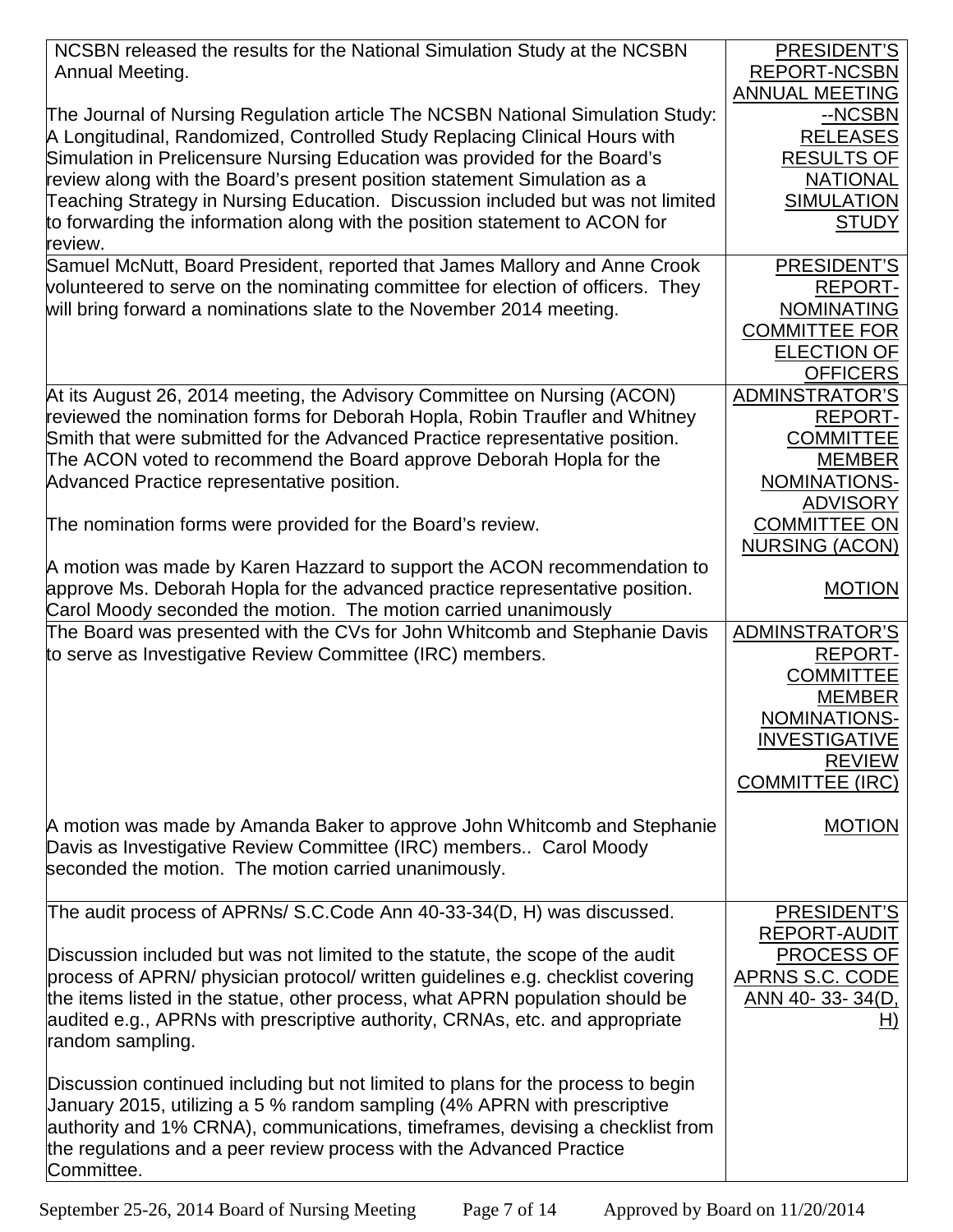| A motion was made by Carol Moody to amend the minutes from the discussion,<br>that the action steps planned with reinstituting an audit of the advanced practice<br>registered nurses that the Board begin with the checklist of what is outlined in<br>the statue and not anoint the Advanced Practice RN Committee to the Board to<br>develop a peer review process at this time.                                                              | <b>MOTION</b>                                                                                                                   |
|--------------------------------------------------------------------------------------------------------------------------------------------------------------------------------------------------------------------------------------------------------------------------------------------------------------------------------------------------------------------------------------------------------------------------------------------------|---------------------------------------------------------------------------------------------------------------------------------|
| Nancy Murphy relayed that the renewal fees were passed in legislation as<br>communicated earlier in the year by Holly Pisarik, Director, LLR. The fees have<br>been updated on the website.                                                                                                                                                                                                                                                      | <b>ADMINISTRATOR'S</b><br><b>REPORT-FEES</b>                                                                                    |
| Lisa Thompson RPh, Director, DHEC Bureau of Drug Control provided<br>information/ a fact sheet, regarding the DEA rescheduling of Controlled<br>Substances/Hydrocodone Combination Drugs and requested the information be<br>forwarded. The information was provided in an e-blast to all APRN's with<br>prescriptive authority. Any changes for APRN prescriptive authority privileges for<br>Schedule II's would require a legislative change. | <b>ADMINISTRATOR'S</b><br><b>REPORT-</b><br>DEA<br><b>RESCHEDULING</b><br>OF CONTROL<br><b>SUBSTANCES</b><br><b>HYDROCODONE</b> |
| Nancy Murphy shared that a name was editorially removed from the SC Board of<br>Nursing Expert Reviewers list that needs to be re-added.                                                                                                                                                                                                                                                                                                         | ADMINISTRATOR'S<br><b>REPORT-SC</b><br><b>BOARD OF</b><br><b>NURSING EXPERT</b><br><b>REVIEWERS</b>                             |
| A motion was made by Carol Moody to add Ann Peterson, Orthopedic Nursing<br>representative back to the SC Board of Nursing Expert Reviewer list. Karen<br>Hazzard, seconded the motion. The motion carried unanimously.                                                                                                                                                                                                                          | <b>MOTION</b>                                                                                                                   |
| Mark Sanders, Chief Investigator for the Office of Investigations and Enforcement<br>(OIE) presented the Investigative Review Committee (IRC) Report with<br>recommendations from its meetings held since the July 2014 Board meeting.<br>The Disciplinary Sanctions Guidelines Matrix is used by the IRC in making these<br>recommendations.                                                                                                    | OFFICE OF<br><b>INVESTIGATIONS</b><br>AND<br><b>ENFORCEMENT</b><br>(OIE)<br>(CLOSED SESSION                                     |
| A motion was made by Karen Hazzard to approve (14) cases for Dismissal as<br>recommended by the Investigative Review Committee (IRC). Amanda Baker<br>seconded the motion. The motion carried unanimously.                                                                                                                                                                                                                                       | <b>MOTION</b>                                                                                                                   |
| A motion was made by Amanda Baker to approve (48) cases for Formal<br>Complaint as recommended by the Investigative Review Committee (IRC).<br>Karen Hazzard seconded the motion. The motion carried unanimously.                                                                                                                                                                                                                                | <b>MOTION</b>                                                                                                                   |
| A motion was made by Carol Moody to approve (8) cases for Letter of Caution as<br>recommended by the Investigative Review Committee (IRC). Karen Hazzard<br>seconded the motion. The motion carried unanimously.                                                                                                                                                                                                                                 | <b>MOTION</b>                                                                                                                   |
| Mr. Sanders presented the OIE Statistical report for the 2nd quarter. There are<br>currently 250 active investigations as of September 25, 2014.                                                                                                                                                                                                                                                                                                 |                                                                                                                                 |
| Respondents appeared before the Board to request modifications to their<br>consent agreements or Board orders. The Board also reviewed Memoranda of<br>Agreement (MOA) stipulating to violations of the Nurse Practice Act to determine<br>disciplinary actions and reviewed recommendations from panel hearings.                                                                                                                                | <b>HEARINGS/</b><br><b>DISCIPLINE</b><br><b>CONFIDENTIAL</b>                                                                    |
| In Case # 2009-474, Respondent signed a Memorandum of Agreement (MOA)<br>and waived the right to a panel hearing. Respondent was aware of his/her right                                                                                                                                                                                                                                                                                          |                                                                                                                                 |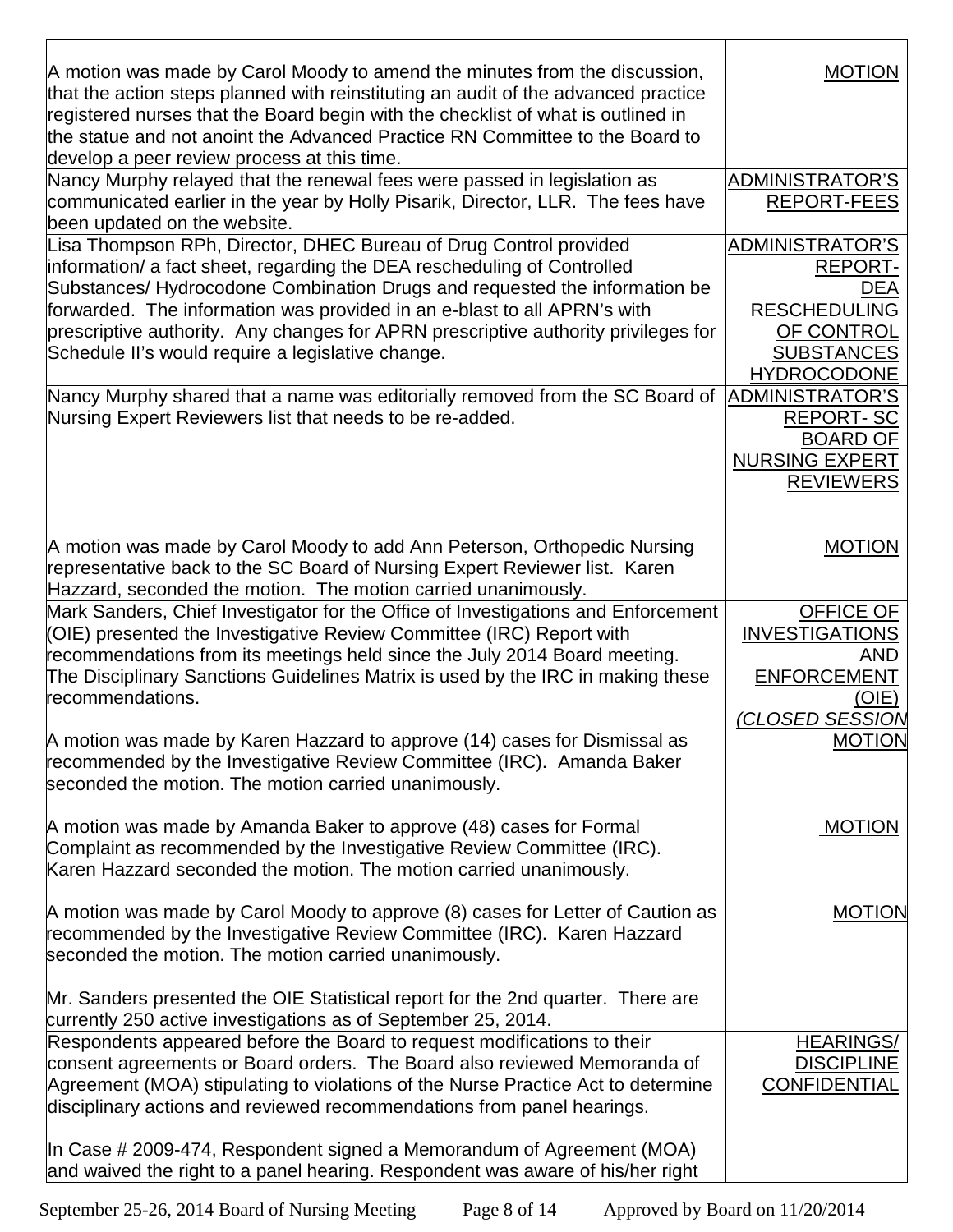| to legal counsel. Respondent was available by conference call but was not<br>represented by legal counsel.                                                                                                                                                                                                                                                                  |               |
|-----------------------------------------------------------------------------------------------------------------------------------------------------------------------------------------------------------------------------------------------------------------------------------------------------------------------------------------------------------------------------|---------------|
| In Case # 2009-474, a motion was made by Amanda Baker to accept the<br>Memorandum of Agreement with the following stipulations: a private reprimand;<br>\$500 civil penalty, payable within six months; and to complete a Legal Aspects<br>and Ethics course, both to be completed within six months. Karen Hazzard<br>seconded the motion. The motion carried unanimously. | <b>MOTION</b> |
| In Case # 2014-410, Respondent requested to modify an existing final<br>order/consent agreement. Respondent appeared and was represented by<br>Ashley S. Heslop, Esq.                                                                                                                                                                                                       |               |
| A motion was made by Carol Moody to go into executive session for the purpose<br>of receiving legal counsel. Karen Hazzard seconded the motion. The motion<br>carried unanimously.                                                                                                                                                                                          | <b>MOTION</b> |
| A motion was made by Carol Moody to leave executive session. Karen Hazzard<br>seconded the motion. The motion carried unanimously. No official actions were<br>taken during executive session.                                                                                                                                                                              | <b>MOTION</b> |
| In Case # 2014-410, a motion was made by Karen Hazzard to grant a request to<br>expunge the Consent Agreement from the SC Board of Nursing records,<br>including LLR's website. Carol Moody seconded the motion. The motion carried<br>unanimously.                                                                                                                         | <b>MOTION</b> |
| In Case # 2013-140, Respondent signed a Memorandum of Agreement (MOA)<br>and waived the right to a panel hearing. Respondent appeared and was<br>represented by T. Micah Leddy, Esq.                                                                                                                                                                                        |               |
| A motion was made by Carol Moody to go into executive session for the purpose<br>of receiving legal counsel. Karen Hazzard seconded the motion. The motion<br>carried unanimously.                                                                                                                                                                                          | <b>MOTION</b> |
| A motion was made by Carol Moody to leave executive session. Amanda Baker<br>seconded the motion. The motion carried unanimously. No official actions were<br>taken during executive session.                                                                                                                                                                               | <b>MOTION</b> |
| In Case # 2013-140, a motion was made by Amanda Baker to accept the MOA<br>with the following sanctions: a private reprimand; a \$500 civil penalty, payable<br>within six months; Legal Aspects and Ethics courses, to be completed within six<br>months; and to continue with RPP participation. Karen Hazzard seconded the<br>motion. The motion carried unanimously.    | <b>MOTION</b> |
| In Case # 2013-53, espondent signed a Memorandum of Agreement (MOA) and<br>waived the right to a panel hearing. Respondent appeared and was represented<br>by J. Scott Bischoff, II, Esq.                                                                                                                                                                                   |               |
| A motion was made by Carol Moody to go into executive session for the purpose<br>of receiving legal counsel. Karen Hazzard seconded the motion. The motion<br>carried unanimously.                                                                                                                                                                                          | <b>MOTION</b> |
| A motion was made by Amanda Baker to leave executive session. Karen                                                                                                                                                                                                                                                                                                         | <b>MOTION</b> |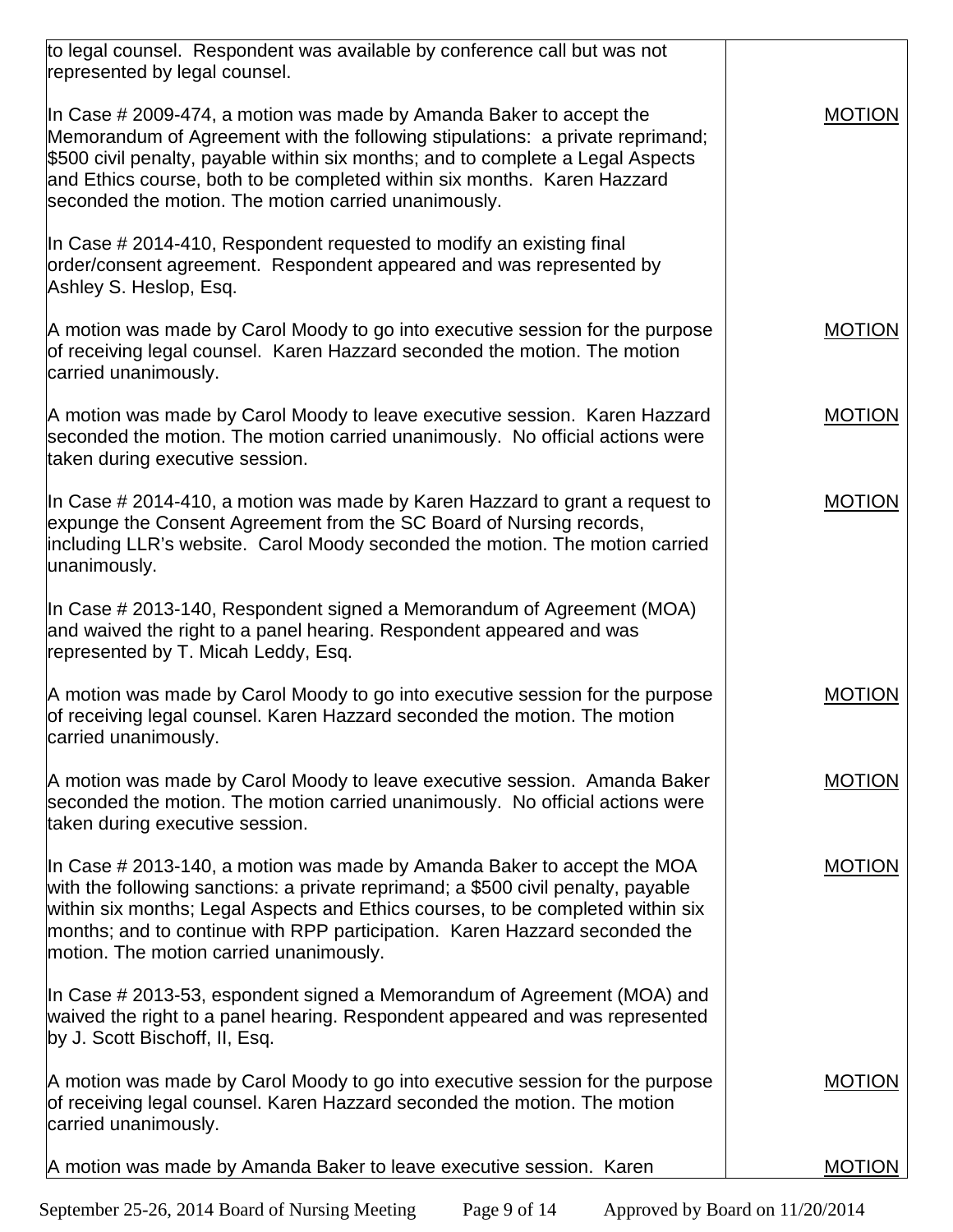| Hazzard seconded the motion. The motion carried unanimously. No official<br>actions were taken during executive session.                                                                                                                                                                                                                                                                                                                            |               |
|-----------------------------------------------------------------------------------------------------------------------------------------------------------------------------------------------------------------------------------------------------------------------------------------------------------------------------------------------------------------------------------------------------------------------------------------------------|---------------|
| In Case $\#$ 2013-53, a motion was made by Carol Moody to accept the<br>Memorandum of Agreement as written; continue with RPP; a public reprimand;<br>a civil penalty of \$500, payable within six months; and completion of online<br>course work specific to Legal Aspects and Ethics, within six months. A<br>modification of this order can be requested after two years. Karen Hazzard<br>seconded the motion. The motion carried unanimously. | <b>MOTION</b> |
| In Case # 2014-10, Respondent signed a Memorandum of Agreement (MOA)<br>and waived the right to a panel hearing. Respondent was aware of his/her right<br>to legal counsel and waived that right. Respondent appeared but was not<br>represented by legal counsel.                                                                                                                                                                                  |               |
| A motion was made by Carol Moody to go into executive session for the purpose<br>of receiving legal counsel. Karen Hazzard seconded the motion. The motion<br>carried unanimously.                                                                                                                                                                                                                                                                  | <b>MOTION</b> |
| A motion was made by Carol Moody to leave executive session. Karen Hazzard<br>seconded the motion. The motion carried unanimously. No official actions were<br>taken during executive session.                                                                                                                                                                                                                                                      | <b>MOTION</b> |
| In Case $\#$ 2014-10, a motion was made by Amanda Baker to accept the<br>Memorandum of Agreement with the following sanctions: a private reprimand; a<br>\$250 fine, payable within six months; and the completion of two online courses,<br>Legal Aspects and Ethics to be completed within six months. Karen Hazzard<br>seconded the motion. The motion carried unanimously.                                                                      | <b>MOTION</b> |
| It was requested to add the documentation course. Amanda Baker amended the<br>motion to include the documentation course. Karen Hazzard seconded the<br>motion. The motion carried unanimously.                                                                                                                                                                                                                                                     | <b>MOTION</b> |
| In Case $\#$ 2012-513, Respondent signed a Memorandum of Agreement (MOA)<br>and waived the right to a panel hearing. Respondent was aware of his/her right<br>to legal counsel and waived that right. Respondent appeared but was not<br>represented by legal counsel.                                                                                                                                                                              |               |
| A motion was made by Carol Moody to go into executive session for the purpose<br>of receiving legal counsel. Karen Hazzard seconded the motion. The motion<br>carried unanimously.                                                                                                                                                                                                                                                                  | <b>MOTION</b> |
| A motion was made by Carol Moody to leave executive session. Karen Hazzard<br>seconded the motion. The motion carried unanimously. No official actions were<br>taken during executive session.                                                                                                                                                                                                                                                      | <b>MOTION</b> |
| In Case # 2012-513, a motion was made by Karen Hazzard to accept the<br>Memorandum of Agreement and issue the following sanctions: a public<br>reprimand; a \$500 civil penalty, payable within one year; and completion of<br>Legal Aspects, Ethics and Documentation course to be completed within six<br>months. Amanda Baker seconded the motion. The motion carried unanimously.                                                               | <b>MOTION</b> |
| In Case # 2014-409, Respondent requested to modify an existing final                                                                                                                                                                                                                                                                                                                                                                                |               |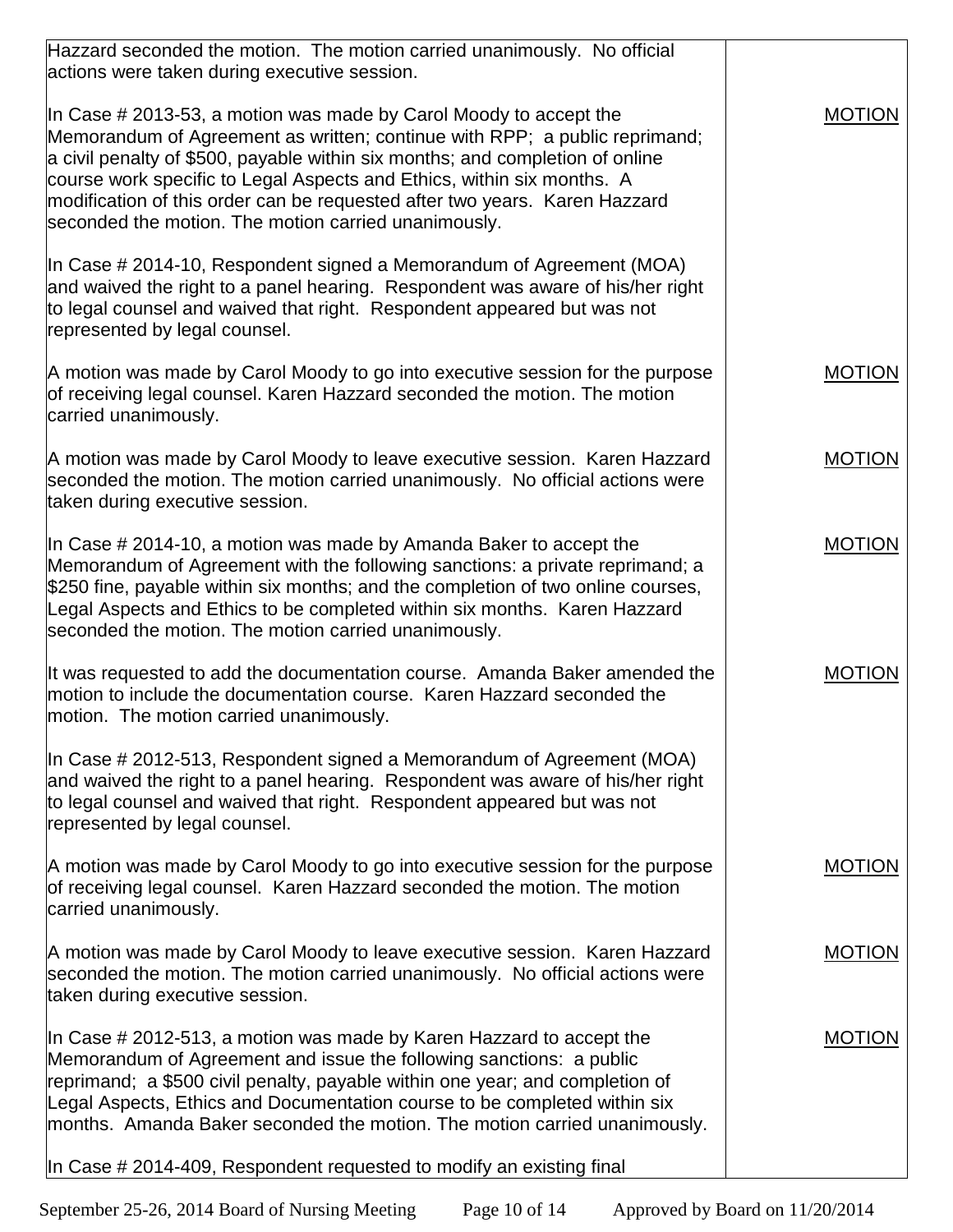| order/consent agreement. Respondent was aware of his/her right to legal                                                                                                                                                                            |               |
|----------------------------------------------------------------------------------------------------------------------------------------------------------------------------------------------------------------------------------------------------|---------------|
| counsel and waived that right. Respondent appeared but was not represented<br>by legal counsel.                                                                                                                                                    |               |
| A motion was made by Carol Moody to go into executive session for the purpose<br>of receiving legal counsel. Karen Hazzard seconded the motion. The motion<br>carried unanimously.                                                                 | <b>MOTION</b> |
| A motion was made by Carol Moody to leave executive session. Amanda Baker<br>seconded the motion. The motion carried unanimously. No official actions were<br>taken during executive session.                                                      | <b>MOTION</b> |
| In Case # 2014-409, a motion was made by Karen Hazzard to modify the terms<br>of the consent agreement and lift the narcotic restriction. Amanda Baker<br>seconded the motion. The motion carried unanimously.                                     | <b>MOTION</b> |
| In Case # 2014-411, Respondent requested to modify an existing final<br>order/consent agreement. Respondent was aware of his/her right to legal<br>counsel and waived that right. Respondent appeared but was not represented by<br>legal counsel. |               |
| In Case # 2014-411, a motion was made by Amanda Baker to modify the terms<br>of the consent agreement and lift the narcotics restriction and the quarterly<br>reports. Karen Hazzard seconded the motion. The motion carried unanimously           | <b>MOTION</b> |
| In Case # 2014-408, Respondent requested to modify an existing final<br>order/consent agreement. Respondent was aware of his/her right to legal<br>counsel and waived that right. Respondent appeared but was not represented<br>by legal counsel. |               |
| A motion was made by Carol Moody to go into executive session for the purpose<br>of receiving legal counsel. Karen Hazzard seconded the motion. The motion<br>carried unanimously.                                                                 | <b>MOTION</b> |
| A motion was made by Carol Moody to leave executive session. Amanda Baker<br>seconded the motion. The motion carried unanimously. No official actions were<br>taken during executive session.                                                      | <b>MOTION</b> |
| In Case $\#$ 2014-408, a motion was made by Karen Hazzard to deny the request<br>to modify the terms of the consent agreement at this time. Amanda Baker<br>seconded the motion. The motion carried unanimously.                                   | <b>MOTION</b> |
| In Case # 2010-446, Respondent requested to modify an existing interim<br>order. Respondent was aware of his/her right to legal counsel and waived that<br>right. Respondent appeared but was not represented by legal counsel.                    |               |
| A motion was made by Amanda Baker to go into executive session for the<br>purpose of receiving legal counsel. Carol Moody seconded the motion. The<br>motion carried unanimously.                                                                  | <b>MOTION</b> |
| A motion was made by Carol Moody to leave executive session. Karen Hazzard<br>seconded the motion. The motion carried unanimously. No official actions were<br>taken during executive session.                                                     | <b>MOTION</b> |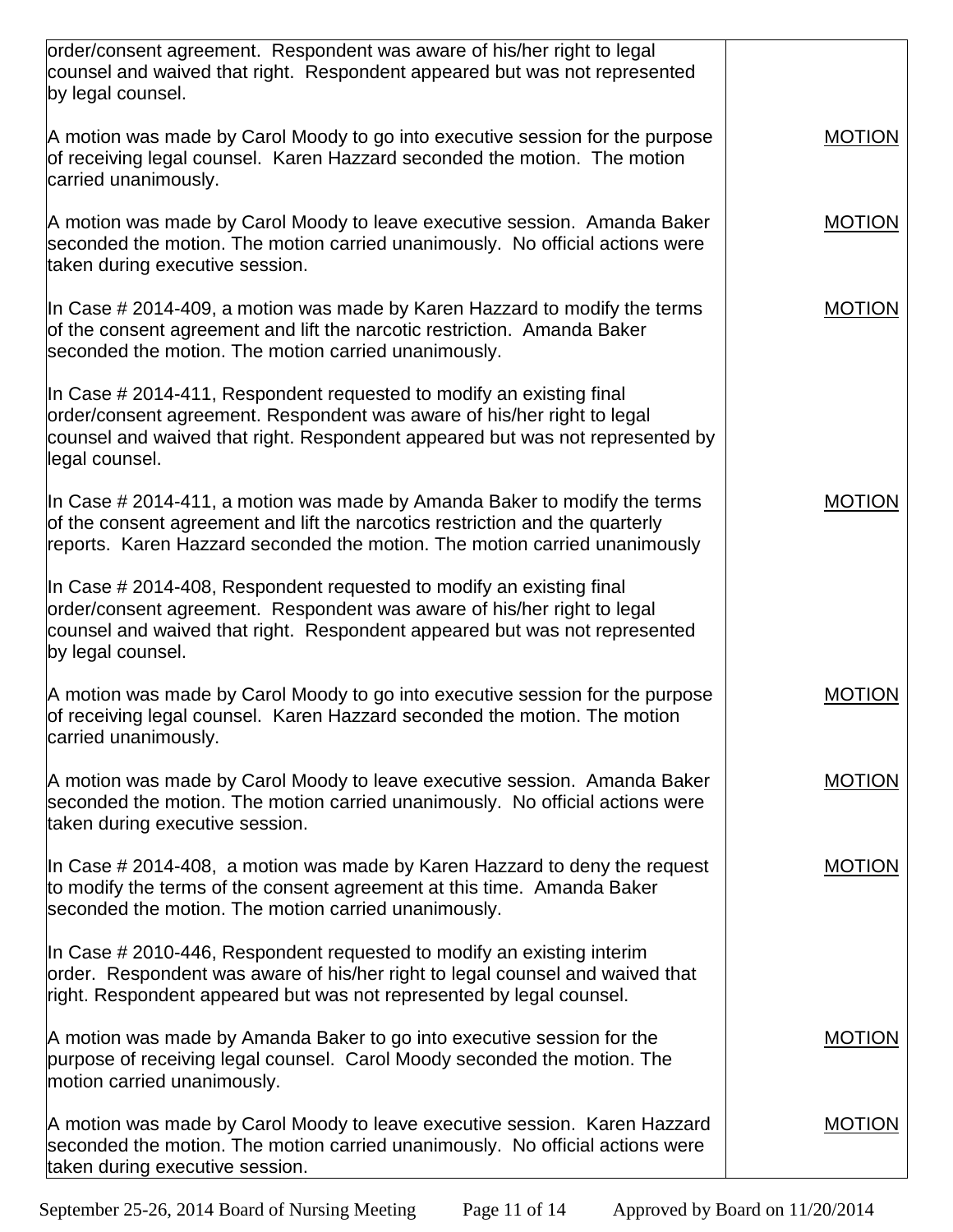| In Case # 2010-446, a motion was made by Amanda Baker to accept the MOA<br>with the following sanctions: a public reprimand; completion of online courses<br>Critical Thinking, Ethics and Legal Aspects to be completed within six months;<br>and the course work needs to be completed before submission of reinstatement<br>application. Carol Moody seconded the motion. The motion carried<br>unanimously.                                                                                                                                                                             | <b>MOTION</b>                                                              |
|---------------------------------------------------------------------------------------------------------------------------------------------------------------------------------------------------------------------------------------------------------------------------------------------------------------------------------------------------------------------------------------------------------------------------------------------------------------------------------------------------------------------------------------------------------------------------------------------|----------------------------------------------------------------------------|
| In Case # 2010-324, a panel hearing was held on July 30, 2014. The panel<br>hearing recommendations were presented to the Board for review and<br>consideration. Respondent did not appear and was not represented by legal<br>counsel.                                                                                                                                                                                                                                                                                                                                                     |                                                                            |
| In Case # 2010-324, a motion was made by Amanda Baker to accept the panel<br>hearings recommendations: dismissal with a letter of caution. Carol Moody<br>seconded the motion. The motion carried unanimously.                                                                                                                                                                                                                                                                                                                                                                              | <b>MOTION</b>                                                              |
| In Case # 2013-77, a panel hearing was held on July 30, 2014. The panel<br>hearing recommendations were presented to the Board for review and<br>consideration. Respondent did not appear and was not represented by legal<br>counsel.                                                                                                                                                                                                                                                                                                                                                      |                                                                            |
| In Case # 2013-77, a motion was made by Amanda Baker to accept the panel<br>recommendations: a public reprimand and permanent revocation of license.<br>Carol Moody seconded the motion. The motion carried unanimously.                                                                                                                                                                                                                                                                                                                                                                    | <b>MOTION</b>                                                              |
| In Case # 2011-440, a panel hearing was held on July 30, 2014. The panel<br>hearing recommendations were presented to the Board for review and<br>consideration. Respondent did not appear and was not represented by legal<br>counsel.                                                                                                                                                                                                                                                                                                                                                     |                                                                            |
| In Case # 2011-440, a motion was made by Amanda Baker to accept the panel<br>recommendations as presented: Documentation, Critical Thinking, Ethics, Legal<br>Aspects and Professional Boundaries courses; a \$2000 fine and a public<br>reprimand. Prior to applying for reinstatement of licensure in South Carolina,<br>must provide verification of satisfaction of the sanctions recommended. Further,<br>the Panel recommends an appearance before the South Carolina Board of<br>Nursing prior to reinstatement. Carol Moody seconded the motion. The motion<br>carried unanimously. | MOTION                                                                     |
| Friday, September 26, 2014<br>Respondents appeared before the Board regarding Memoranda of Agreement<br>(MOA) stipulating to violations of the Nurse Practice Act to determine disciplinary<br>actions. The Board also reviewed a disciplinary reinstatement matter, a worksite<br>approval request and "yes" response(s) for reinstatement, endorsement and<br>examination application matters.                                                                                                                                                                                            | <b>HEARINGS/</b><br><b>DISCIPLINE</b><br><b>APPLICATION</b><br>APPEARANCES |
| An applicant for licensure as a licensed practical nurse by endorsement<br>appeared before the Board. Respondent was aware of his/her right to legal<br>counsel and waived that right. Respondent appeared but was not represented by                                                                                                                                                                                                                                                                                                                                                       |                                                                            |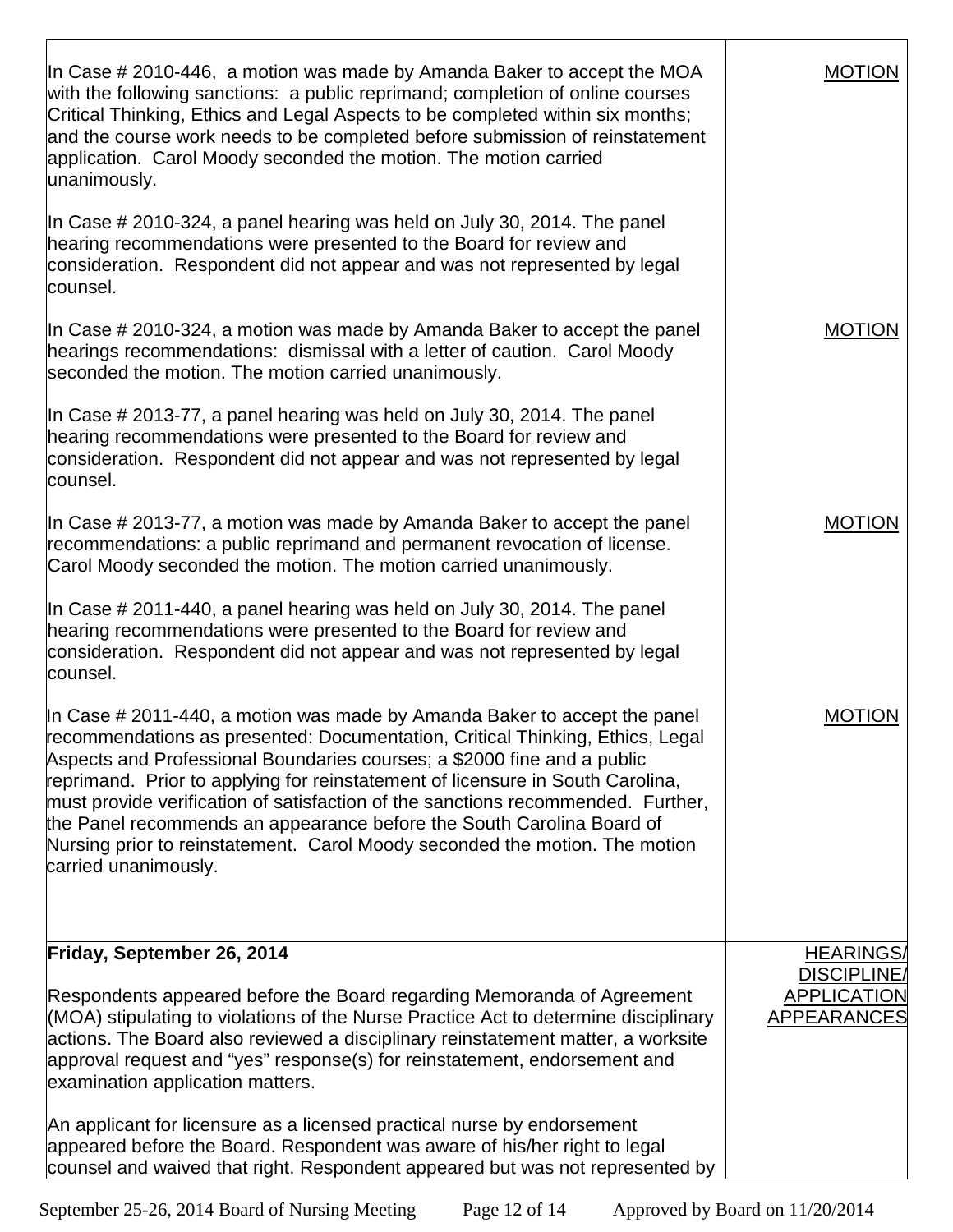| legal counsel.                                                                                                                                                                                                                                                                                                                                                                                                                      |               |
|-------------------------------------------------------------------------------------------------------------------------------------------------------------------------------------------------------------------------------------------------------------------------------------------------------------------------------------------------------------------------------------------------------------------------------------|---------------|
| A motion was made by Amanda Baker to grant licensure by endorsement. Carol<br>Moody seconded the motion. The motion carried unanimously.                                                                                                                                                                                                                                                                                            | <b>MOTION</b> |
| In Case $\#$ 2010-376, Respondent signed a Memorandum of Agreement (MOA)<br>and waived the right to a panel hearing. Respondent was aware of his/her right<br>to legal counsel and waived that right. Respondent appeared but was not<br>represented by legal counsel.                                                                                                                                                              |               |
| A motion was made by Carol Moody to go into executive session for the purpose<br>of receiving legal counsel. Karen Hazzard seconded the motion. The motion<br>carried unanimously.                                                                                                                                                                                                                                                  | <b>MOTION</b> |
| A motion was made by Karen Hazzard to leave executive session. Carol Moody<br>seconded the motion. The motion carried unanimously. No official actions were<br>taken during executive session.                                                                                                                                                                                                                                      | <b>MOTION</b> |
| In Case $\#$ 2010-376, a motion was made by Amanda Baker to accept the<br>Memorandum of Agreement with the following sanctions: a private reprimand; a<br>\$150 civil penalty payable within six months and the completion of the four online<br>courses, Medication Errors, Legal Aspect, Ethics and Critical Thinking to be<br>completed within six months. Karen Hazzard seconded the motion. The motion<br>carried unanimously. | <b>MOTION</b> |
| In Case # 2013-407, Respondent signed a Memorandum of Agreement (MOA)<br>and waived the right to a panel hearing. Respondent was aware of his/her right<br>to legal counsel and waived that right. Respondent appeared but was not<br>represented by legal counsel.                                                                                                                                                                 |               |
| A motion was made by Carol Moody to go into executive session for the purpose<br>of receiving legal counsel. Karen Hazzard seconded the motion. The motion<br>carried unanimously.                                                                                                                                                                                                                                                  | <b>MOTION</b> |
| A motion was made by Carol Moody to leave executive session. Karen Hazzard<br>seconded the motion. The motion carried unanimously. No official actions were<br>taken during executive session.                                                                                                                                                                                                                                      | <b>MOTION</b> |
| In Case $\#$ 2013-407, a motion was made by Karen Hazzard to accept the<br>Memorandum of Agreement and find that no violation occurred but issue a letter<br>caution regarding the importance of following the chain of command. The<br>motion carried unanimously.                                                                                                                                                                 | <b>MOTION</b> |
| An applicant for licensure as a registered nurse by reinstatement appeared<br>before the Board. Respondent was aware of his/her right to legal counsel and<br>waived that right. Respondent appeared but was not represented by legal<br>counsel.                                                                                                                                                                                   |               |
| A motion was made by Carol Moody to go into executive session for the purpose<br>of receiving legal counsel. Karen Hazzard seconded the motion. The motion<br>carried unanimously.                                                                                                                                                                                                                                                  | <b>MOTION</b> |
| A motion was made by Amanda Baker to leave executive session. Carol Moody                                                                                                                                                                                                                                                                                                                                                           | <b>MOTION</b> |